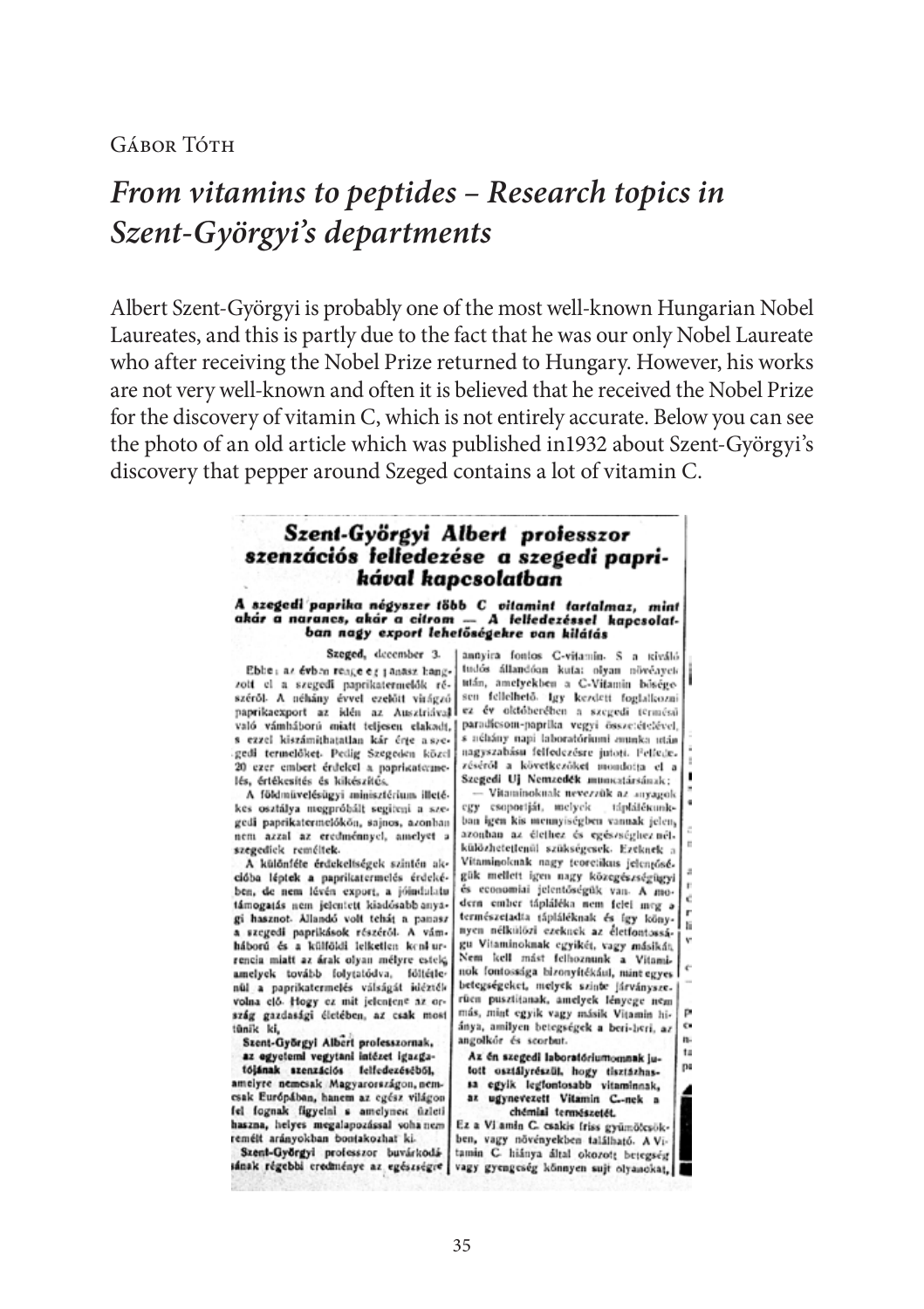Both the article and the discovery are true. However, when Szent-Györgyi received the Nobel Prize in Physiology in 1937, on the same day two other gentlemen, namely Sir Walter Norman Haworth and Paul Karrer, also received the Nobel Prize for research in connection with vitamin C. Furthermore, Haworth received this high-rank award for the investigations he carried out on the structure of carbohydrates and vitamin C.



Sir Walter Norman Haworth (1883–1950)



Paul Karrer (1889–1971)

## **The components of nutrients**

Now let's see what these so-called vitamins are and why they are so interesting that so many Nobel Prizes have been awarded on this topic.

By the end of the 19<sup>th</sup> and the beginning of the 20<sup>th</sup> century, chemical structure research was advanced enough to determine what kind of chemicals are in nutrients. During this, 3 main components were distinguished. Nutrients are predominantly made up of carbohydrates, which, according to chemical definitions, are polyhydroxyoxo compounds, containing an oxo group and some alcoholic hydroxyl groups.

In the following pictures, the formula of some important, well-known and simple carbohydrates can be seen. Carbohydrates have an interesting characteristic, namely, that they are like a snake biting its own tail when they form a cycle between the oxo group and one of the hydroxyl groups. At the end of this cycle the interesting, ring-like structure of the carbohydrates develop, which includes a new hydroxyl group. This has a different reactivity than normal hydroxyl groups because of its surroundings, which makes it possible for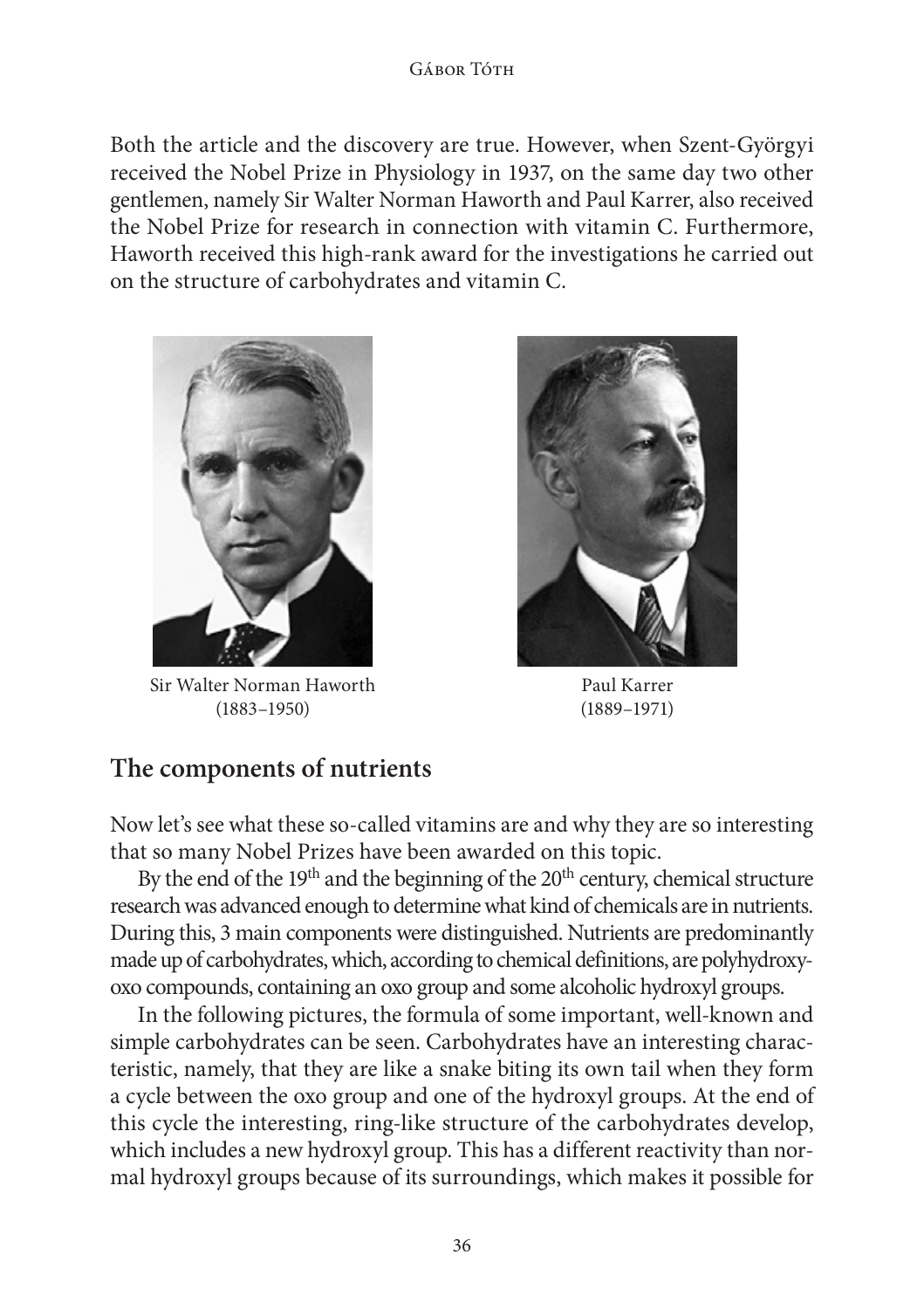carbohydrates to form long chains together. After this process, carbohydrates are able to connect with each other, not just two of them but a lot of molecules and if these molecules are made up of glucose units, we end up with starch, cellulose or glycogen. These are one of the important components of our nutrients.



The structure of D-ribose, D-fructose and D-glucose



The ring structure of D-glucose and the spatial structure of the ring



The structure of sucrose made up of D-fructose and D-glucose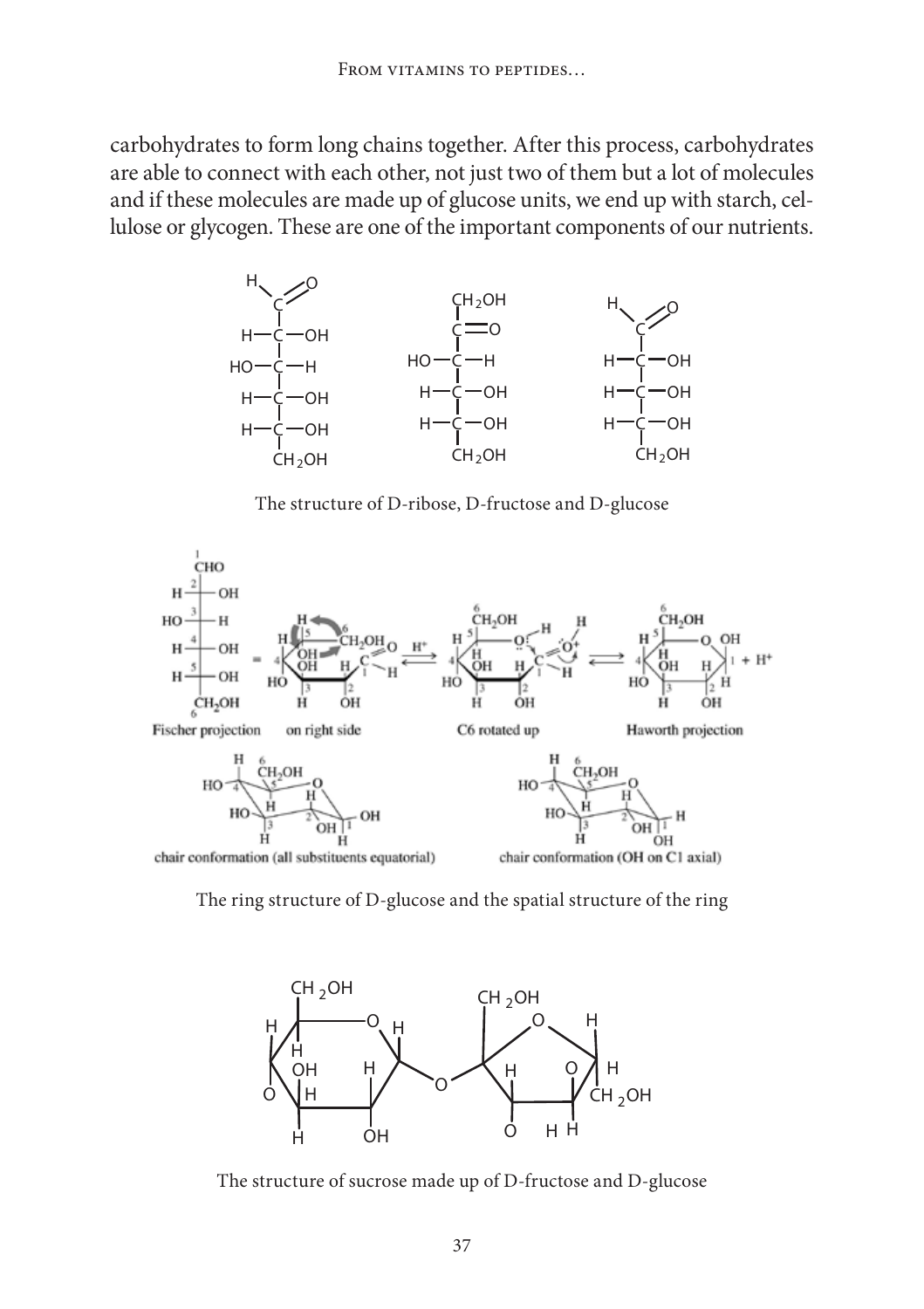#### Gábor Tóth

The next group is constituted by fats and oils. These are made up of tri-alcohol, glycerol and some fatty acids. This triester is called triglyceride, which is commonly known as vegetable oil or animal fat, depending on the type of fatty acids involved and their level of saturation.



The general structure of triglycerides

Last, but not least, the third group of nutrients is proteins. Proteins consist of amino acids, which are organic compounds having a carboxyl and an amino group with a side-chain attached to them. In case of protein-forming amino acids the amino and the carboxyl groups can be found on the same, alphacarbon atom. Amino acids are able to combine with the help of the so-called peptide bond between the amino and the carboxyl groups. If 100, 150 or 200 amino acids combine, the resulting molecule is called protein. The importance of proteins is proven by the fact that amino acid or its components constitute approximately half of the dry matter content of living cells.



The general formula of an alpha-amino acid

So these are the components of nutrients. After isolating these substances in a pure form, laboratory animals were given these as nutrients. Within a short period of time, these animals got sick and died. This led to the realization that there are substances which are necessary for a living organism but can be found in nutrients only in a small amount. These substances are called vitamins.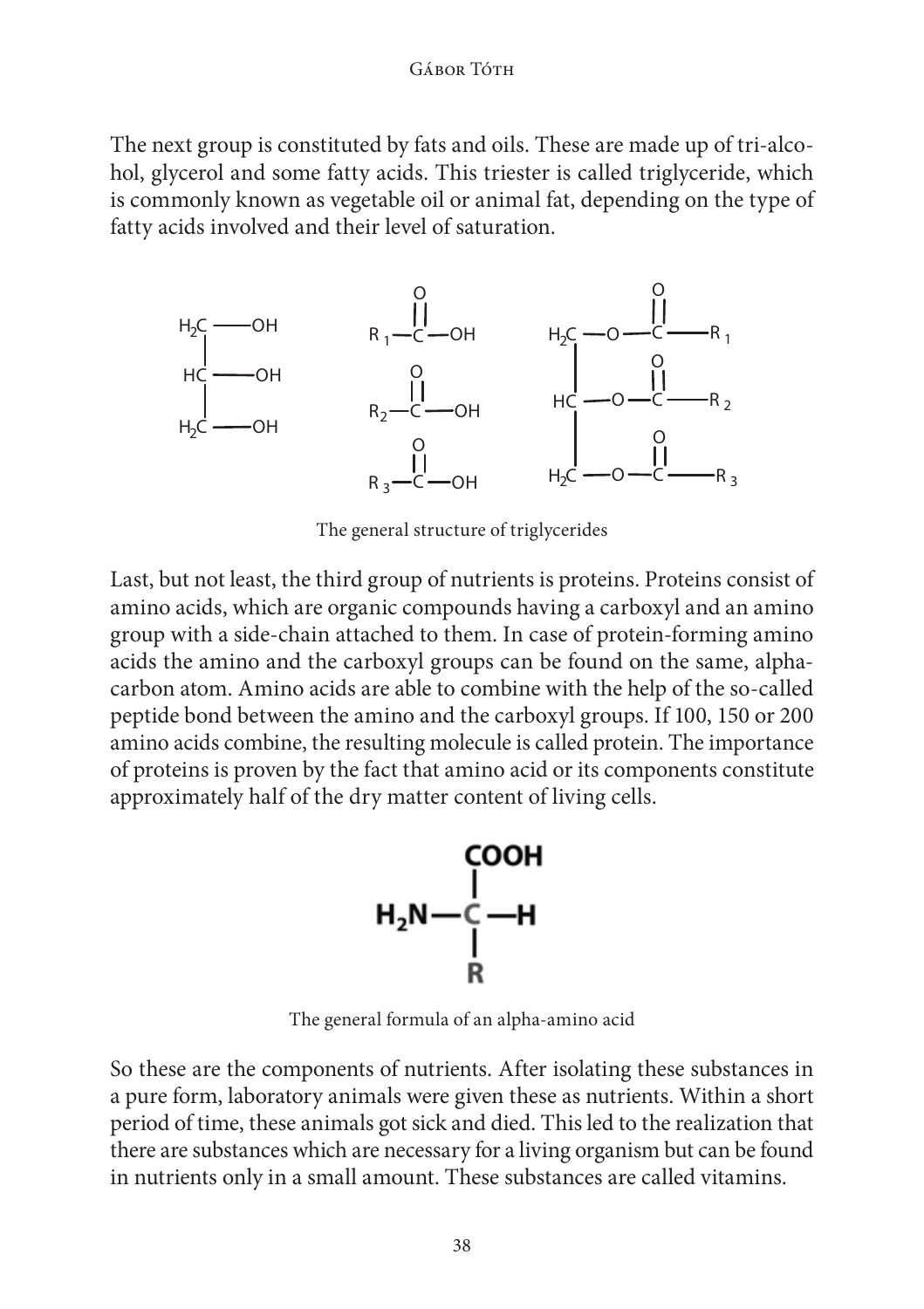# **Water- and fat-soluble vitamins**

The term vitamin was compiled in 1912 by a Polish biochemist, Kazimierz Funk, who put an "amin" suffix after the Latin word "vita", meaning life, since he thought that vitamins are such amines which are essential to life. Today we know that he was only partially right because there are some vitamins which are not amines, e.g. vitamin C. The proper definition of vitamins is that they are organic compounds essential to life, usually relatively small molecules. From a chemical point of view, they are quite diverse, this is why they are divided into two subcategories, that of water-soluble and fat-soluble vitamins. We don't know the exact number of vitamins, the literature is inconsistent; however, on this picture 13 can be seen. Later on, depending on the author, other compounds were named as vitamins too; but what we consider as a vitamin also partially depends on the way we consider this term. For example, we call vitamin C a vitamin, since our organism cannot produce it; however, for lions it is not, since they can synthetize vitamin C. So we can say that lions don't need to consume fresh fruit to avoid scurvy.

### **Water-soluble vitamins:**

vitamin B1 (thiamine, aneurin) vitamin B2 (riboflavin) vitamin B3 (nicotinic acid) vitamin B5 (pantothenic acid) vitamin B6 (pyridoxine) vitamin B7 (biotin) vitamin B9 (folic acid) vitamin B12 (cobalamin) vitamin C (ascorbic acid)

### **Fat-soluble vitamins:**

vitamin A (retinol) vitamin D (calciferol) vitamin E (tocopherol) vitamin K (phylloquinone)

Why are vitamins important? Below you can see a table summarizing vitamins. In the first column different water- and fat-soluble vitamins are listed.

We can ask why it is relevant that a vitamin is fat-soluble or water-soluble. The reason is that if a vitamin is water-soluble, it is quickly excreted from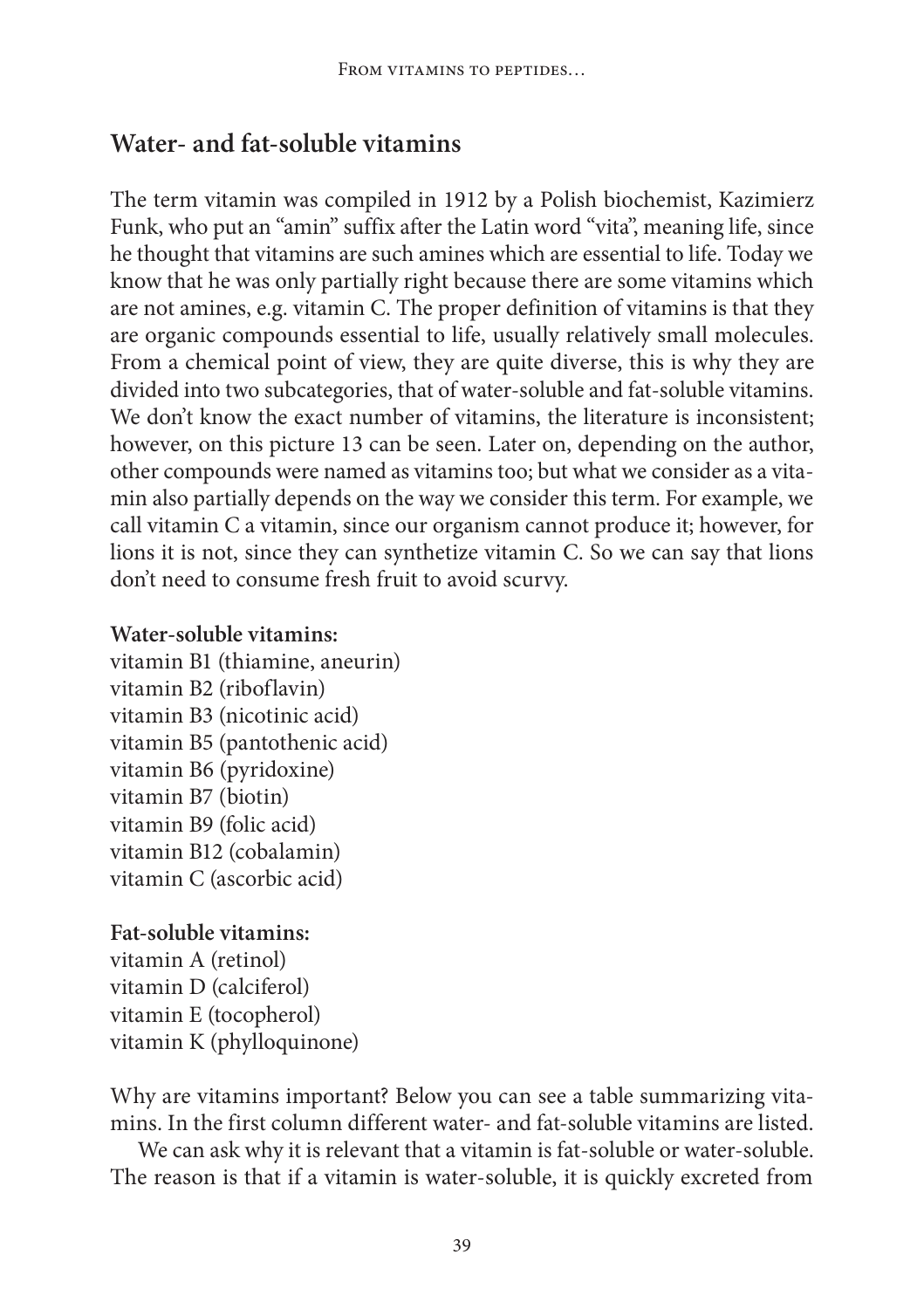the body. On the other hand, if a vitamin is fat-soluble, it can accumulate in the body, thus it is not necessary to intake a fresh vitamin dose daily. In the next column we can see enzyme functions which require the given vitamin for their proper functioning. It provides an explanation for the importance of vitamins. If there is no vitamin, certain enzymes are not able to function properly, thus leading to certain disorders. These vitamin deficiency diseases can be seen in the next column. They include a wide variety of disorders ranging from coagulopathy to haematopoietic disorders, skin diseases, visual complaints, osteogenesis and its disorders, etc. At first sight, it does not seem to be something serious if someone has a skin disease, we are sure that the person is going to be cured, no big deal. However, when it comes to these vitamin deficiency diseases, if they are no treated, most of them are fatal.

| Name of<br>the vitamin | Chemical<br>name                                                                                  | Solubility | Deficiency<br>disease             | Overdose      | Recommended<br>daily intake    |
|------------------------|---------------------------------------------------------------------------------------------------|------------|-----------------------------------|---------------|--------------------------------|
| Vitamin A              | Retinol                                                                                           | fat        | Night-blindness,<br>Keratomalacia | 25,000 IUs    | $620\mu$ g                     |
| Vitamin B1             | Thiamine                                                                                          | water      | Beriberi                          | n/d           | 1 <sub>mg</sub>                |
| Vitamin B2<br>(G)      | Riboflavin                                                                                        | water      | Ariboflavinosis                   | n/d           | 1.1mg                          |
| Vitamin B3<br>(PP)     | Niacin                                                                                            | water      | Pellagra                          | 2,500 mg      | 12mg                           |
| Vitamin B5             | Pantothenic<br>acid                                                                               | water      | Paraesthesia                      | n/d           |                                |
| Vitamin B6             | Pyridoxine                                                                                        | water      | n/a                               | 400 mg        | $1.1 \text{ mg}$               |
| Vitamin B7<br>(H)      | Biotin                                                                                            | water      | n/a                               | n/a           | $30 \mu g$                     |
| Vitamin B9<br>(M)      | Folic acid                                                                                        | water      | $\lceil 3 \rceil$                 | $1,000 \mu g$ | 320 µg                         |
| Vitamin B12            | Cyanocobala-<br>min                                                                               | water      | Megaloblastic<br>anaemia          | n/d           | $2 \mu$ g                      |
| Vitamin C              | Ascorbic acid                                                                                     | water      | Scurvy                            | n/d           | 75 mg                          |
| Vitamin<br>$D1-D4$     | Lamisterol,<br>Ergocalciferol,<br>Calciferol,<br>Dihydrotachy-<br>sterol, 7-ehy-<br>drositosterol | fat        | Rickets                           | 50,000 IU     | $2 \mu$ g for all<br>Vitamin D |
| Vitamin E              | Tocopherol                                                                                        | fat        | n/a                               | 50,000 IU     | $12 \text{ mg}$                |
| Vitamin K              | Naphthoqui-<br>non                                                                                | fat        | n/a                               | n/d           | $75 \mu g$                     |

The name of vitamins, their deficiency diseases and their recommended daily intake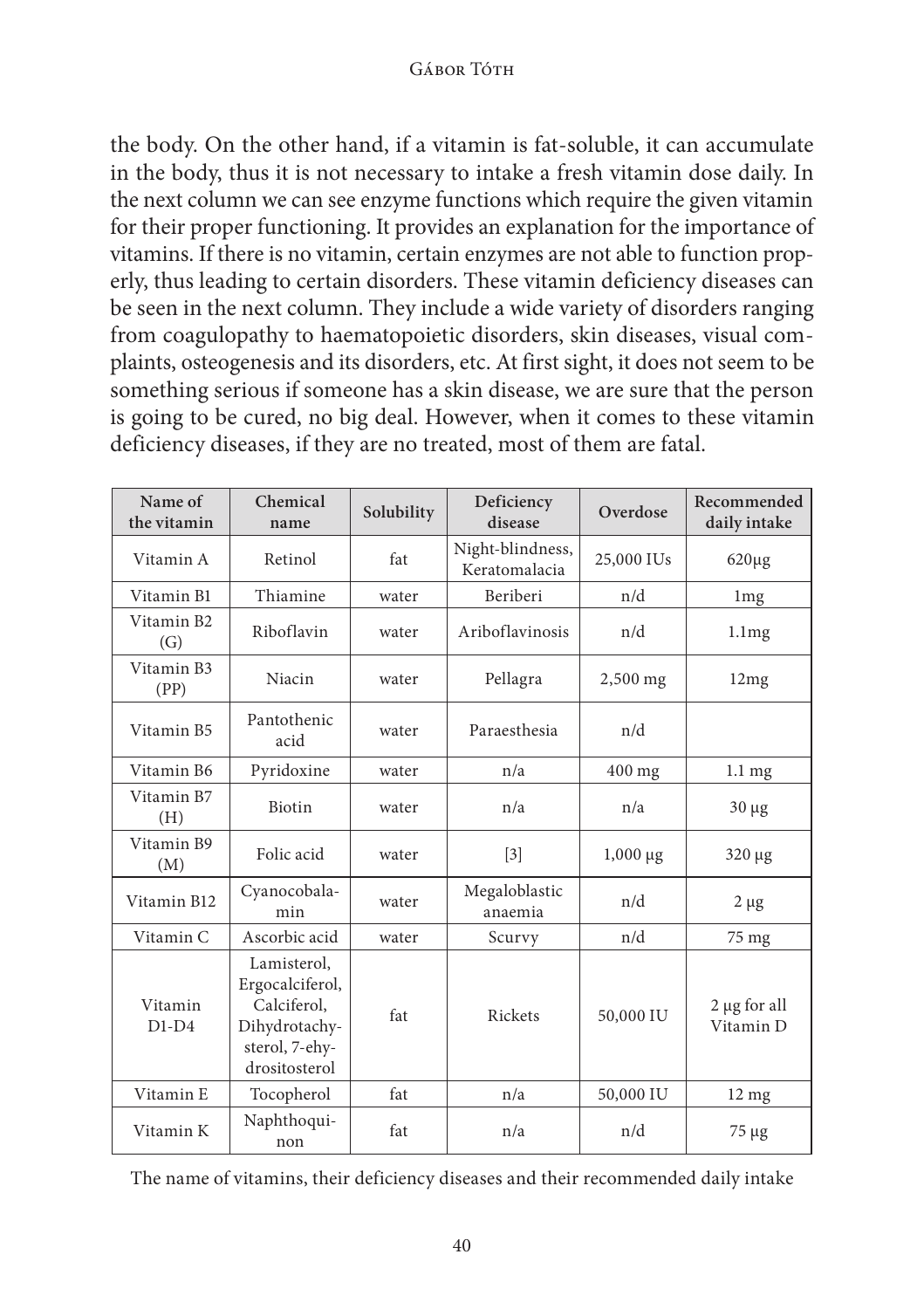| The classification of enzymes            |                                          |                                                                               |  |  |  |
|------------------------------------------|------------------------------------------|-------------------------------------------------------------------------------|--|--|--|
| Main divisions                           | <i>Subclasses</i>                        | Reaction catalysed                                                            |  |  |  |
| Hydrolases                               | Lipases<br><b>Nucleases</b><br>Proteases | ester hydrolysis<br>phosphate hydrolysis<br>amide hydrolysis                  |  |  |  |
| Isomerases                               | Epimerases                               | isomerisation of the stereogenic centre                                       |  |  |  |
| Ligases                                  | Carboxylases<br>Synthetases              | addition of CO <sub>2</sub><br>formation of new bonds                         |  |  |  |
| Lyases                                   | Decarboxylases<br>Dehydrases             | $CO$ , reduction<br>H <sub>2</sub> O reduction                                |  |  |  |
| Oxidoreductases                          | Dehydrogenases<br>Oxidases<br>Reductases | formation of double bond by reducing H <sub>2</sub><br>Oxidation<br>Reduction |  |  |  |
| Transferases<br>Kinases<br>Transaminases |                                          | phosphate group transfer<br>amino group transfer                              |  |  |  |

Enzyme functions

On the figure above we can see different enzyme groups, their subgroups and what these enzymes can do. We can see that in a living organism there are three groups which can break down different things (e.g. nucleic acids, fats or proteins) with the help of hydrolysis. Other enzymes can change the spatial structure of compounds, form new chemical bonds and break down compounds, in other words, they can remove carbon dioxide or water from molecules, reduce molecules or transfer amino or phosphate groups to molecules. It is clear that in these processes the majority of organic chemistry is present, thus our enzyme system and its functioning is vitally important to maintain our health.

### **From micrograms to milligrams**

How much vitamin is necessary? The amount can range from a couple of micrograms to a couple of milligrams. For example for an adult, 75 milligrams is the daily recommendation from vitamin C, which is needed in the largest amount.

Vitamin C is important for us because there is a disease, namely scurvy, which caused serious problems to mankind in the past. Back in the age of discoveries, sailors departed on long journeys on their ships without having fresh food. It was quite common to see these sailors go down with scurvy after a couple of days or weeks. At the beginning, scurvy just caused unpleasant symptoms, however later on it often proved to be fatal, thus we can say that scurvy killed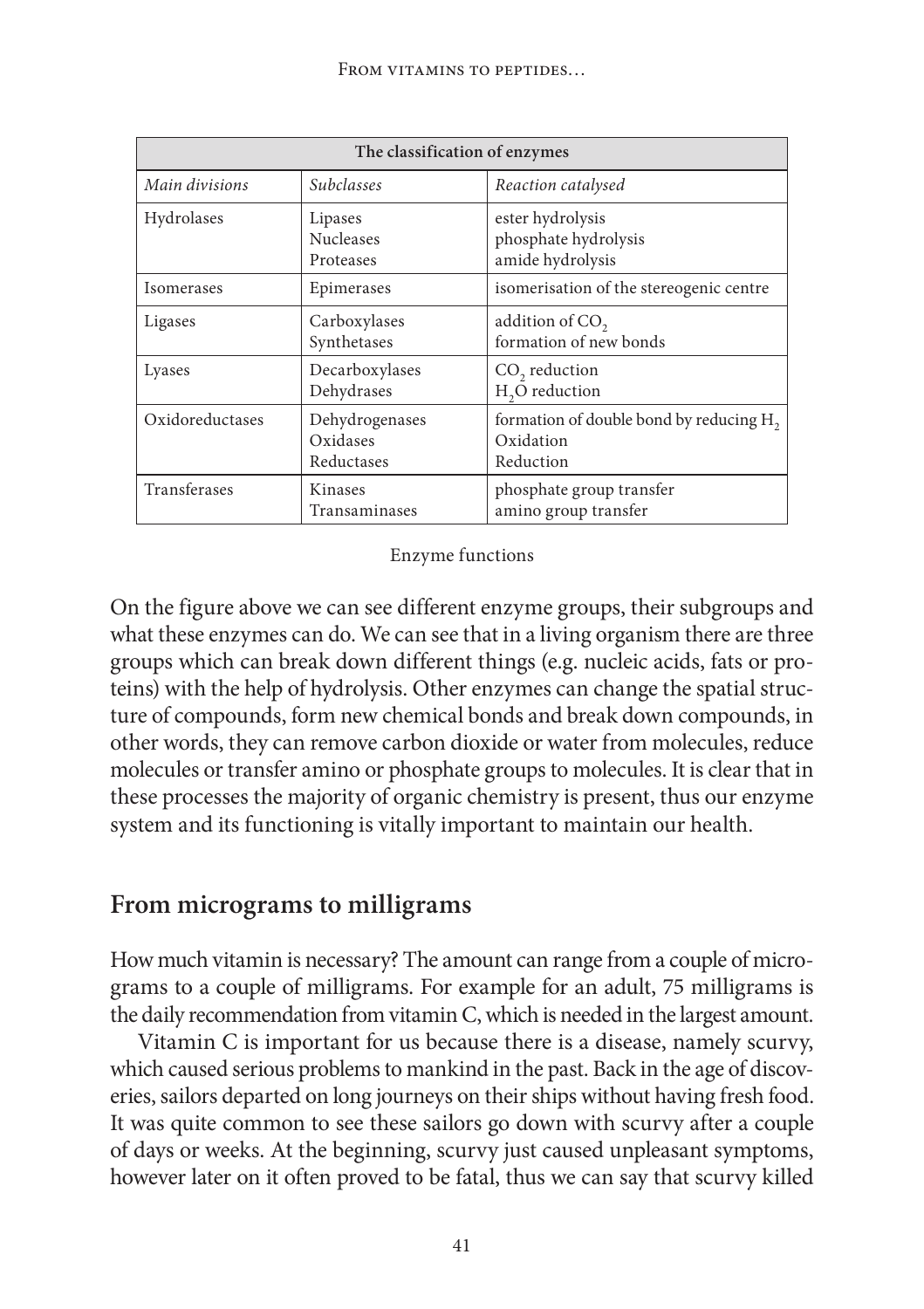ten times more sailors than sea battles. The first major discovery in connection with this disease was made by James Lind, a Scottish physician, who served on a battleship in the 1750s. There was an outbreak of scurvy on his vessel and for the first time in history, he formed a control group in which patients were not treated with anything, while other patients were divided into smaller groups receiving different substances as a treatment. One of the groups was treated with apple cider vinegar, which proved to be mildly effective. However, the patients of another group who were treated with lemon juice showed dramatic improvement. All the other groups showed signs of dramatic deterioration.



James Lind (1716–1794)

At that era it was not easy to introduce new things, so people questioned Lind's methods. However, by the end of the 18<sup>th</sup> century, it became a common practice required in the British Navy to give sailors on battleships a set amount of lemon juice every day. Their enemies often made fun of the British Navy by calling them lemon juice ships, though this did not prevent England from becoming the ruler of the seas.



18th century sailing vessels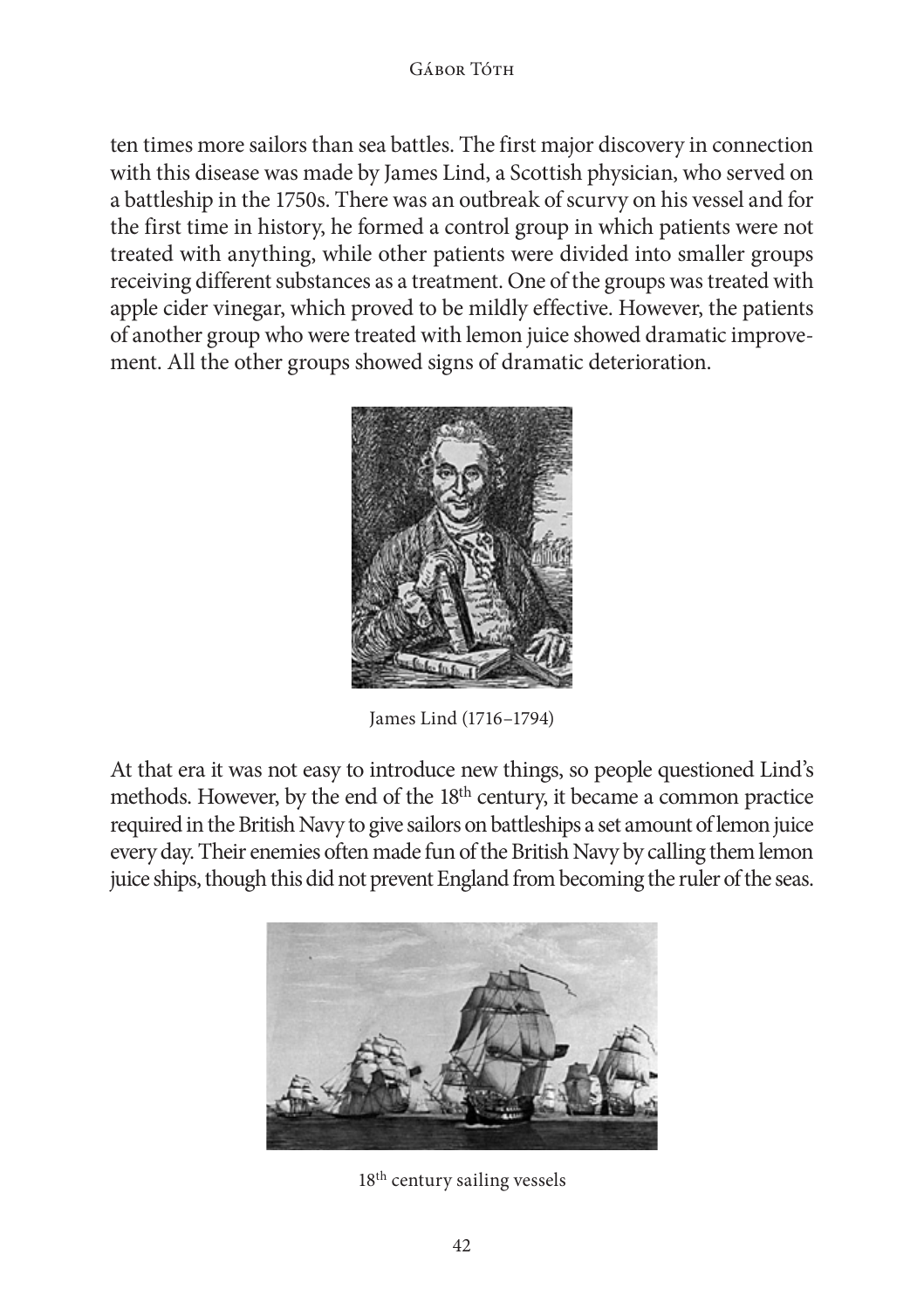Actually we can say that vitamin C was discovered in certain aspects earlier, however, back then people did not know what was in lemon juice which made it effective. Albert Szent-Györgyi, who for a long timed worked in the building on Dóm Square, joined this research for vitamins many years later.



Szent-Györgyi's departments on Dóm square

# **Szent-Györgyi and the research for vitamins**

Albert Szent-Györgyi was born in 1893 as a member of a landowning family as Albert Szent-Györgyi de Nagyrápolt. From his mother's side, he came from a medical dynasty, that of the Lenhossék family. He completed his high school studies at the Lónyai Street Calvinist High School and received his degree at the Faculty of Medicine of the University of Budapest in 1917. During his studies, he also served in the army and fought on two front lines in the World War. After the war he got a job in Bratislava; the farmer hungarian capital, Porzsony however, soon he was fired because the Czech government did not want to have any Hungarian researchers in a research institute in Bratislava. After this, Szent-Györgyi went on a trip around the world including Prague, Berlin, Leiden, Groningen and Cambridge. He worked for years in Groningen and Cambridge and started to do his researches there for which he later received the Nobel Prize. This is why the University of Groningen considers him as its own Nobel Laureate, since he worked there for years.

In 1928 he accepted the invitation of Kuno Klebelsberg, the Minister of Education, to take up a position and he became a professor at the Department of Medical Chemistry of the University of Szeged, which was called Ferencz József University back then. In 1935, when Tibor Széki moved to Budapest, he became a professor at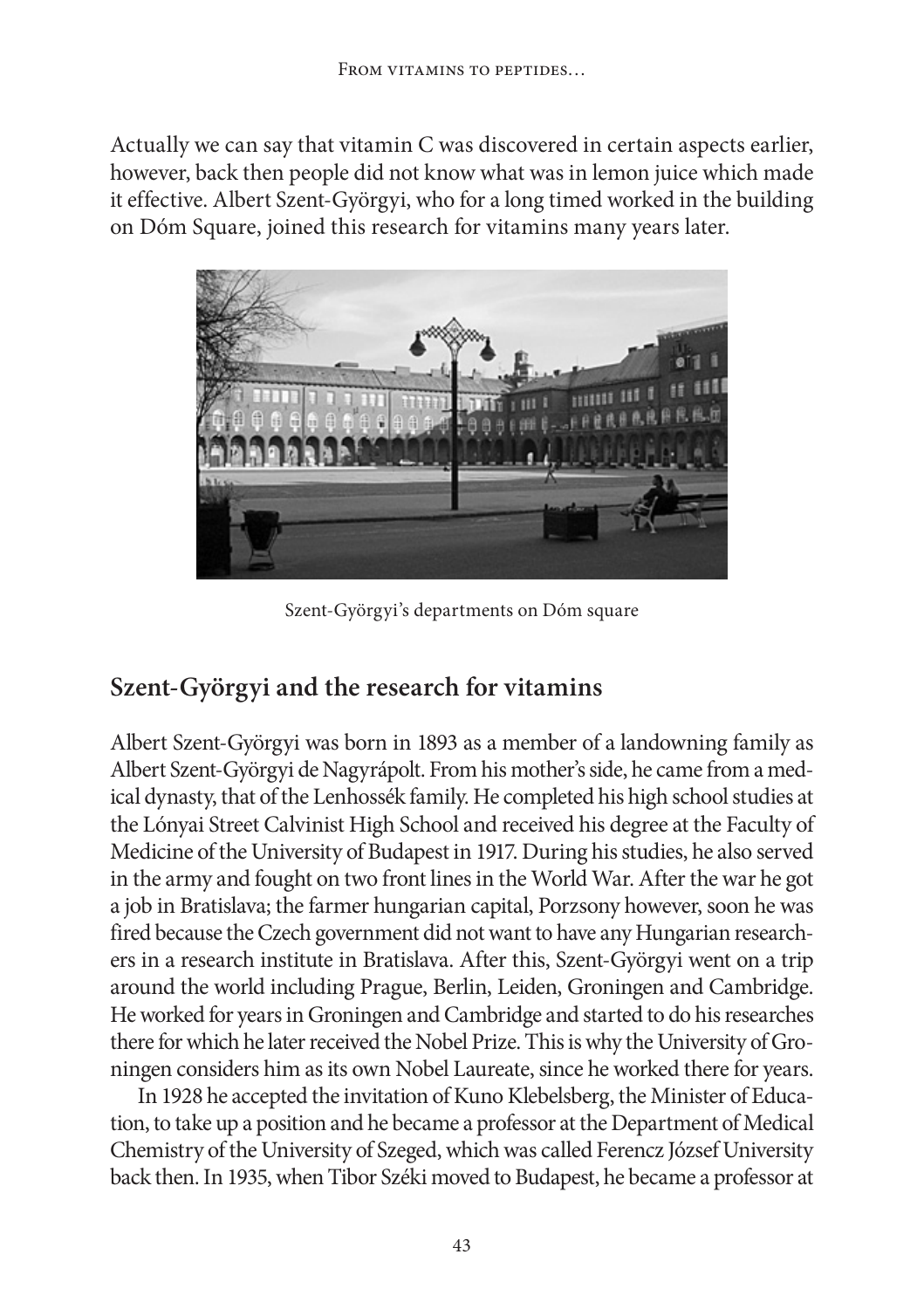### GÁBOR TÓTH

the Department of Organic and Pharmaceutical Chemistry. He served as the Head of both departments until 1940, when he resigned from one of his positions as he became the Rector of the University. In 1945 he went to Budapest and after two years he emigrated. He died in emigration in Woods Hole, USA in 1986.

Over the years he received several recognitions. He was awarded the Nobel Prize in 1937. He received the Corvin Wreath and became the Member of the Hungarian Academy of Sciences. He was the Honorary Citizen of Szeged and served as the first Rector of the newly founded Horthy Miklós University in Szeged. After the German occupation he was forced to hide in secret.



Albert Szent-Györgyi



Albert Szent-Györgyi receiving the Nobel Prize. Below you can find the appraisal: "Professor A.E. Lindh of the University of Uppsala addressed the laureate: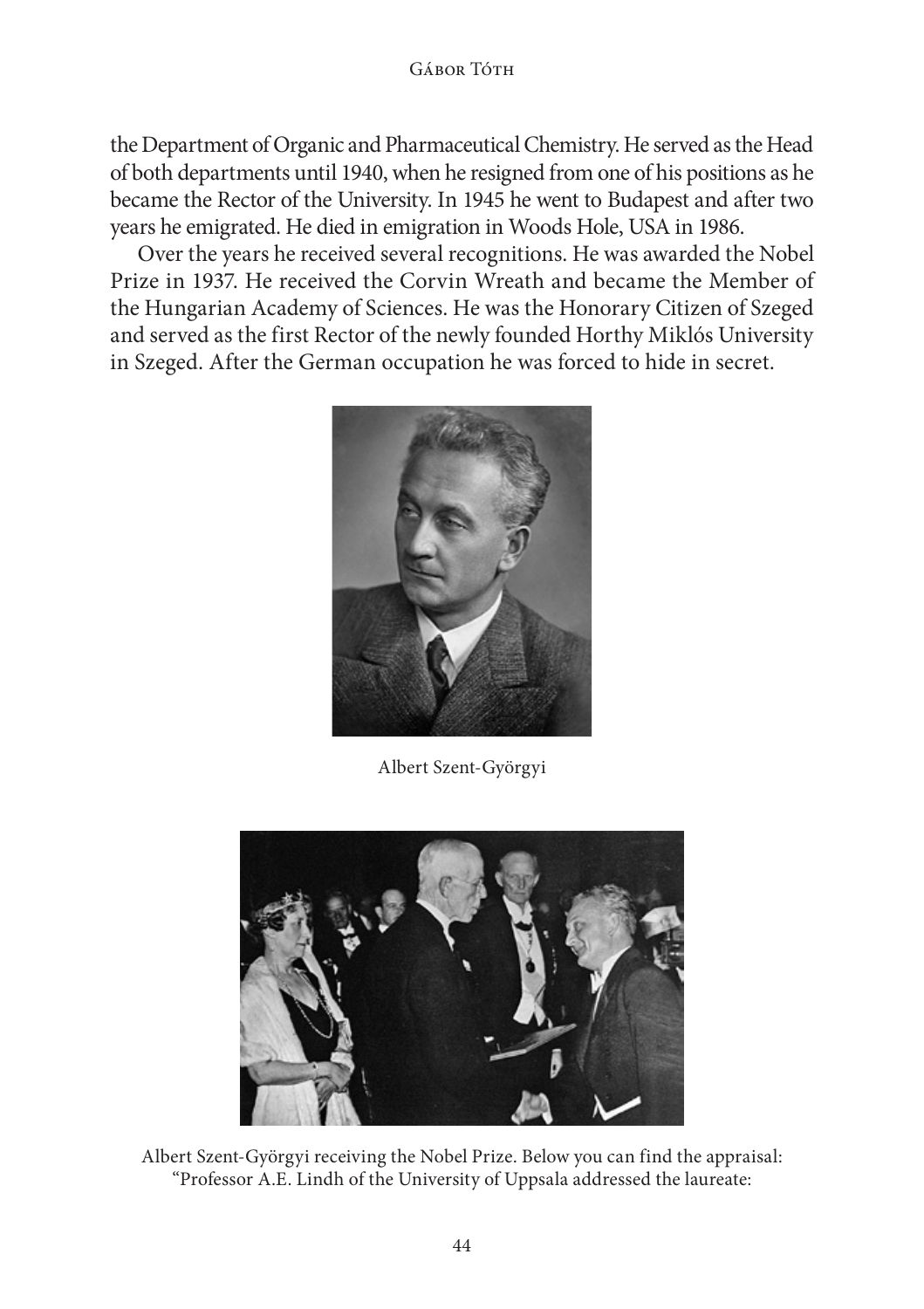The name of Haworth and Karrer are, via Vitamin C, in close connection with the name of Albert von Szent-György, this year's Nobel Prize laureate in Physiology and Medicine, the ingenious and indefatigable scientist. Kindly accept our greetings, Albert von Szent-György, and at the same time accept our expressions of sincere admiration for the untiring energy you have hitherto shown, and for the extraordinary results you have obtained in your research work despite the difficulties you have, and have had to overcome. Your investigations into oxidation in living cells enabled you to crystallize Vitamin C, a discovery of vital importance to medical science. Your discovery of the Fumaric Acid Catalysis, and your ingenious penetration of its complicated mechanism has opened the way to undreamt of paths within the sphere of medical science and its practical work in the service of suffering humanity. We congratulate you and participate in your happiness in connection with the reward you have gained for your great scientific work, a work of research which has aroused the sincere admiration of the scientific world and in whose continuation we place our highest hopes."



Bálint Hóman giving a speech at the Opening Ceremony of the University in 1940, next to him, Rector Albert Szent-Györgyi.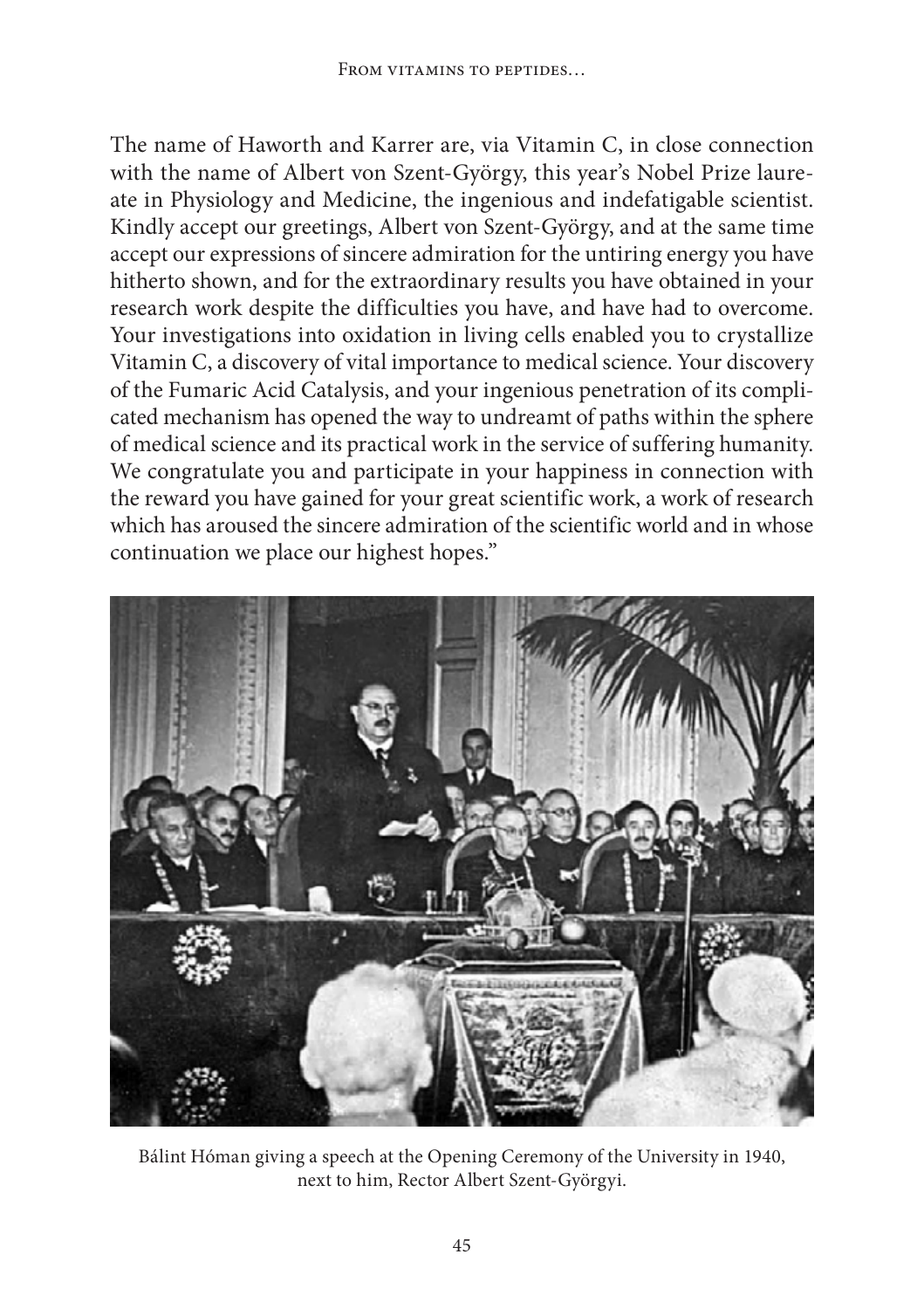Gábor Tóth



Albert Szent-Györgyi under the arcade in Dóm square and in front of the entrance of his departments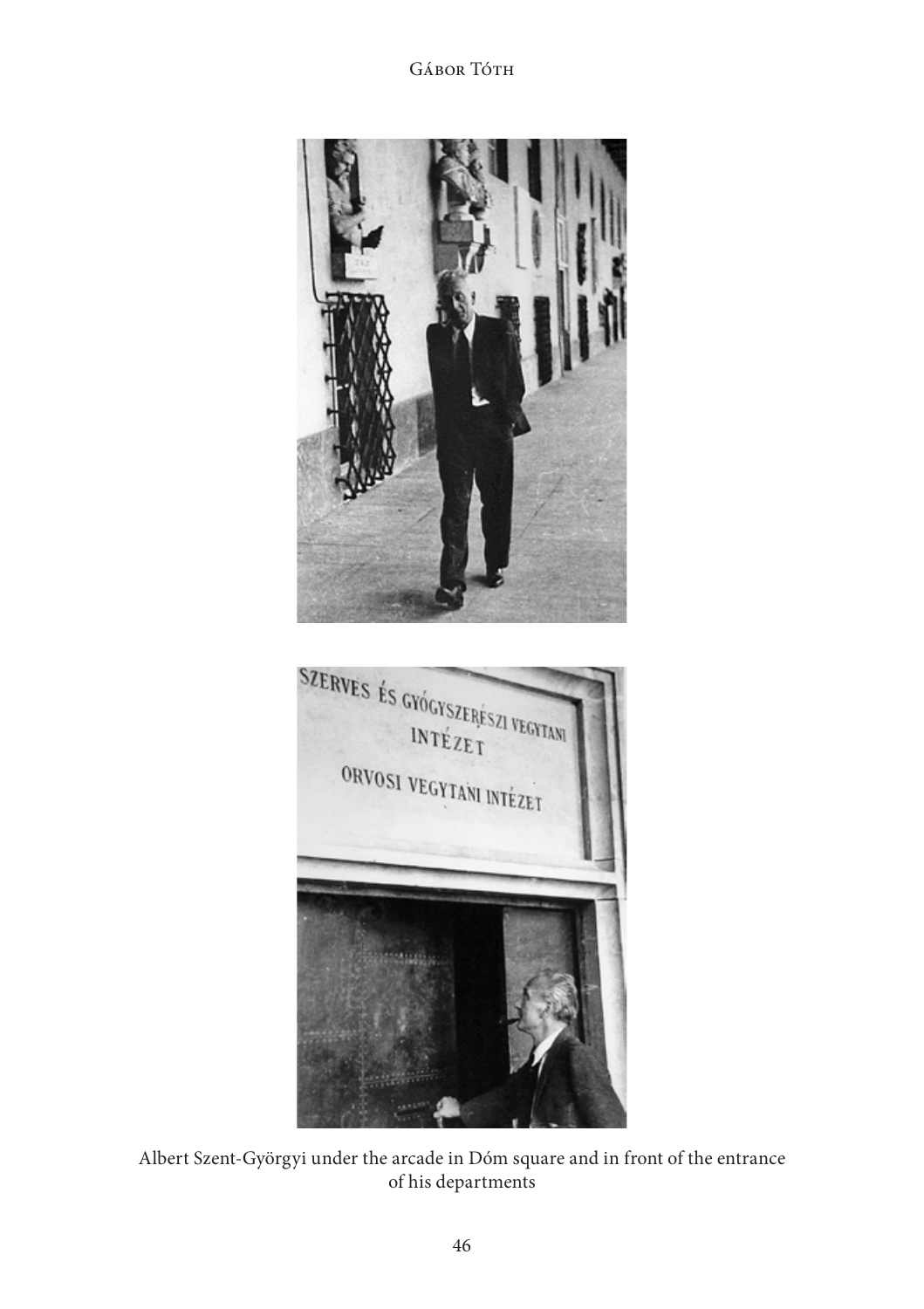What researches were carried out in these two departments? The most wellknown research was concerning vitamin C, the molecule of which can be seen on the following diagram. It also shows its other name, ascorbic acid, and this name originates from the fact that this is the substance which prevents scurvy and has acidic properties.



Ascorbic acid and the results of its two important alterations

For years it was only known that ascorbic acid prevents scurvy and has acidic properties. Then Szent-Györgyi named it hexuronic acid, which is an acid with six carbon atoms. Another important characteristic feature of ascorbic acid is that it easily oxidizes into dehydroascorbic acid. This is a redox process implying that ascorbic acid by itself is a quite good reducing agent. This is a central feature which guarantees that our organism does not get into an overly oxidized state. If we focus on enzyme functions we can state that ascorbic acid is essential for the functioning of certain hydrolase enzymes and collagen synthesis.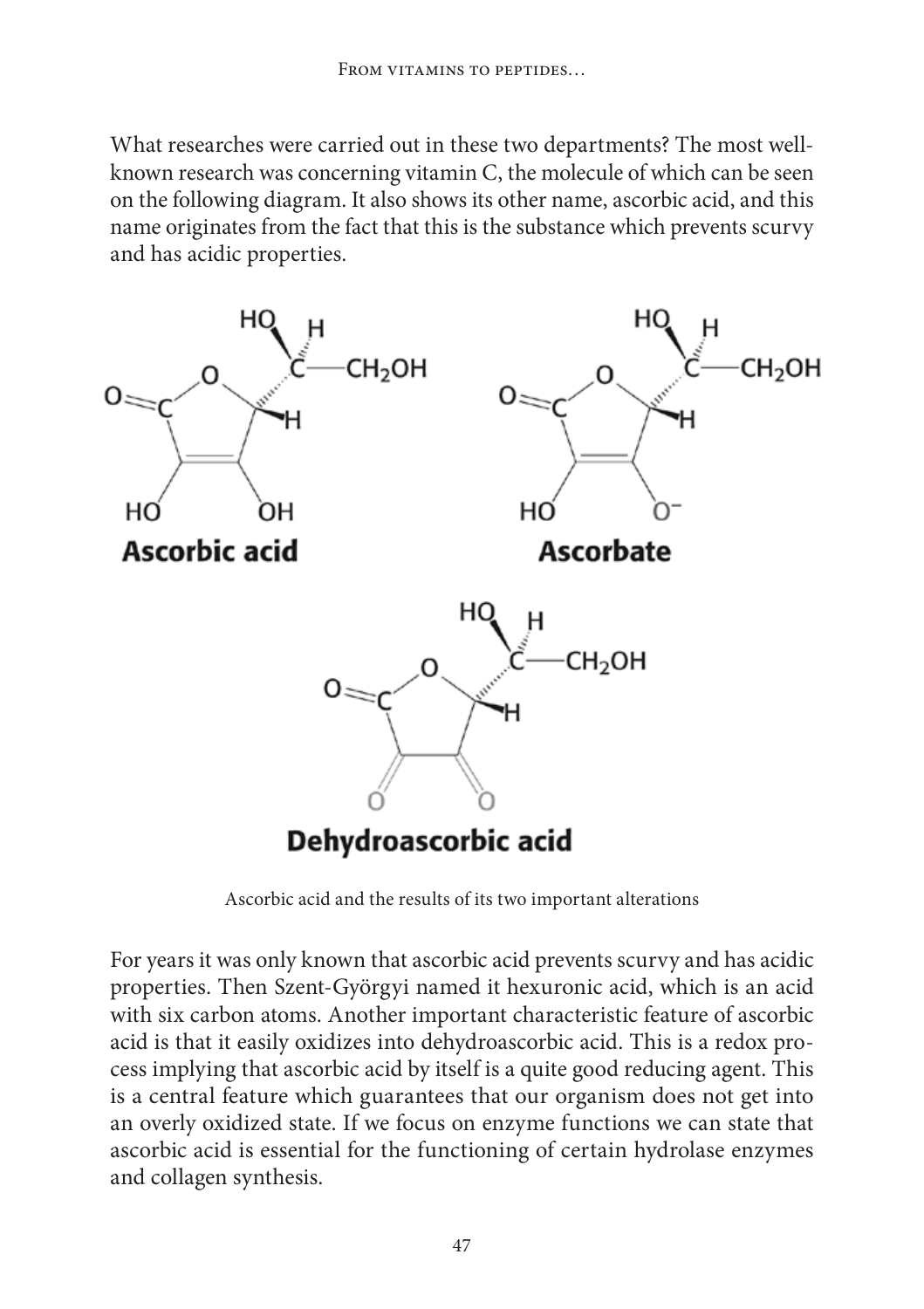

The biosynthesis of vitamin C. The last step is blocked in primates.

What contains vitamin C? The popular belief that lemon, as well as pepper, contains lots of vitamin C is true. However, it can also be found in other things like, for example, fresh meat, this is why the Eskimos did not get scurvy though they were eating only small amounts of vegetables for centuries.

Szent-Györgyi realised that it was quite difficult to find vitamin C for researches. They tried to isolate vitamin C from left-overs, adrenal glands from abattoirs. The purity of this was not satisfactory and only a small amount of vitamin C could be gained this way. Szent-Györgyi managed to isolate vitamin C from pepper in great quantities and with the required purity, which was then used for structural analysis and function tests. During these function tests Szent-Györgyi made significant discoveries, for example, how succinic acid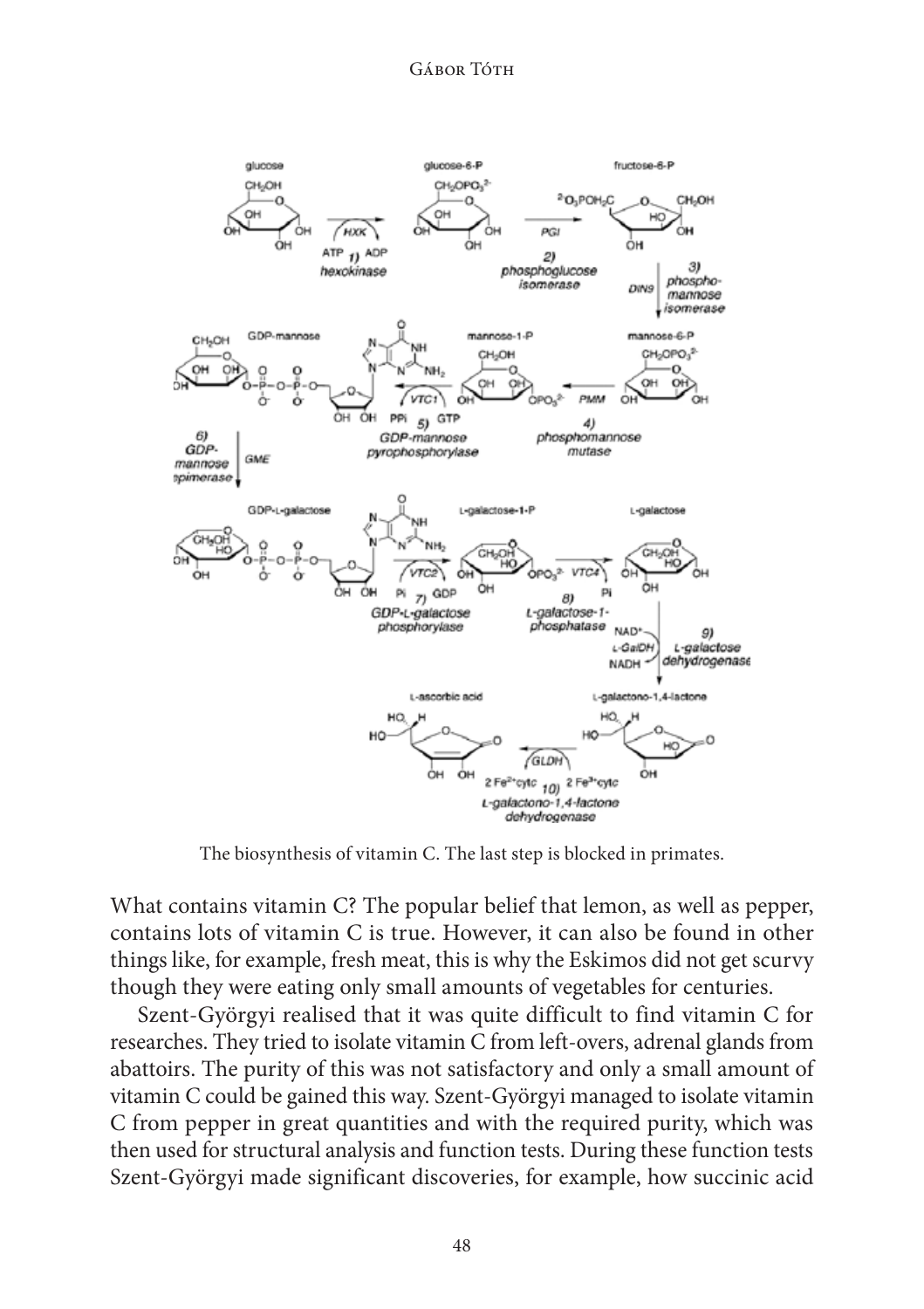is transformed in several steps into malic acid. If we consume the nutrient, after many steps, what happens to it? We live on it, gain energy and build up the molecules of our body. Eventually a significant proportion of nutrients is transformed into carbon dioxide and water. How is carbon dioxide transformed into lard? People did not know the answer for that for many years and Szent-Györgyi managed to find the answer to these questions through his researches.



Figure 6. Figs. 1 and 2 of Szent-Györgyi's Nobel Lecture.

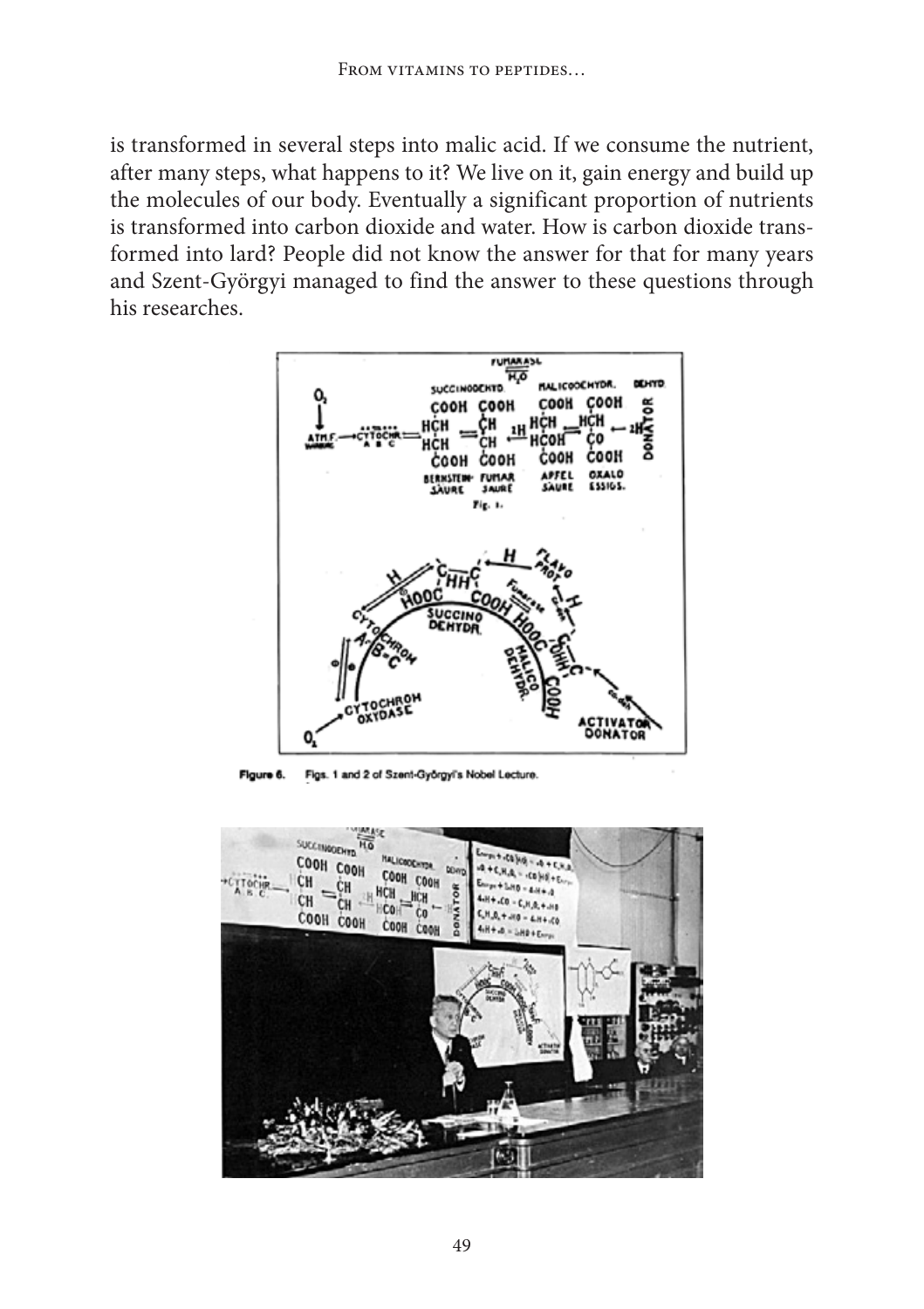

Szent-Györgyi's lecture in Szeged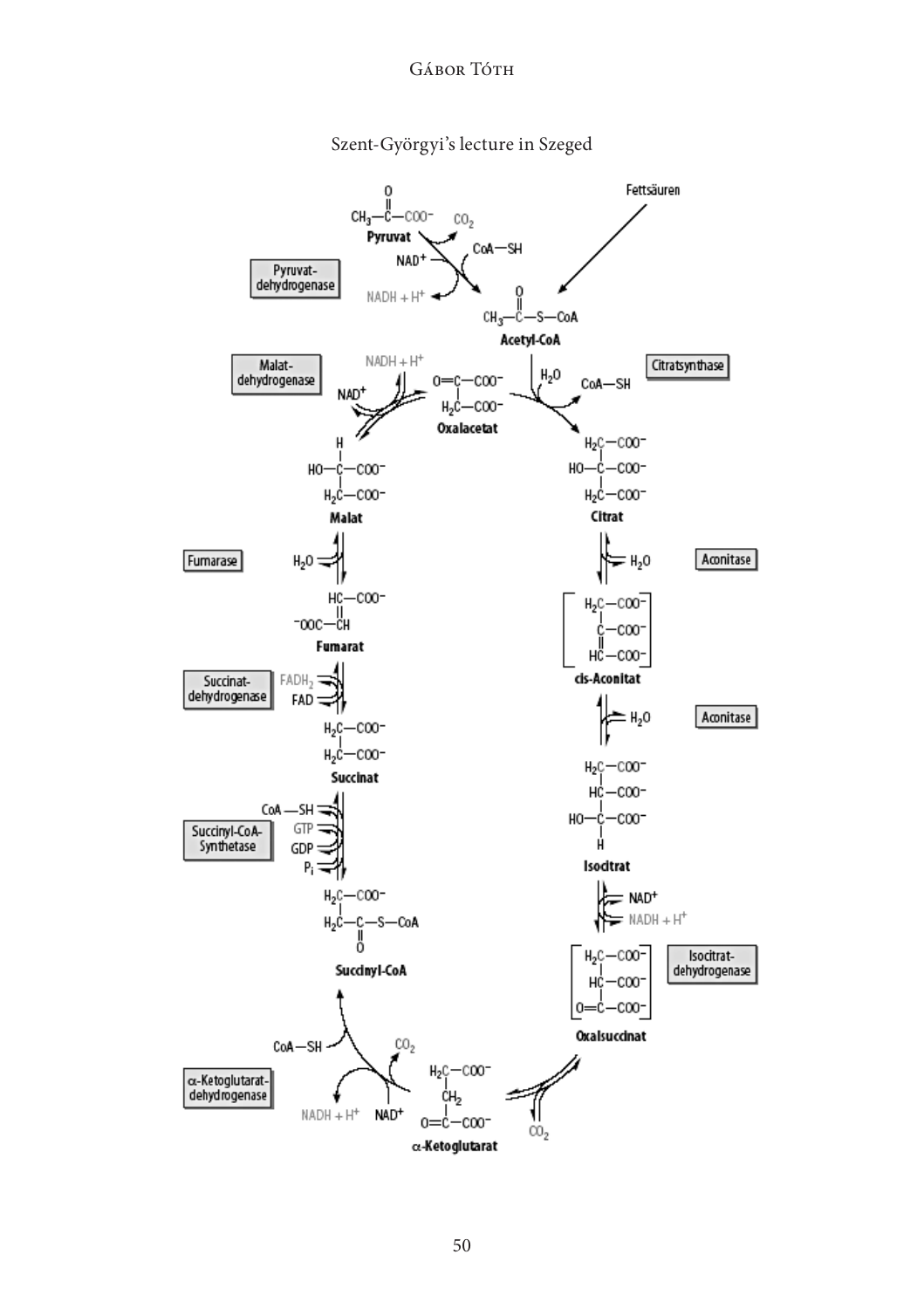#### From vitamins to peptides…

The Krebs cycle (also known as Szent-Györgyi – Krebs cycle). The metabolic pathway of fatty acids.



Sir Hans Adolf Krebs (1900 – 1981)

In the picture above we can see how fatty acid enters the cycle and how through several steps this acetic acid part is oxidized by losing two carbon dioxides, thus these carboxylic acids are broken down to their original form. There is a carboxylic acid in our organism containing four carbon atoms which with the help of an acetic acid part containing two carbon atoms is transformed into citric acid containing six carbon atoms. Then in several steps, we regain the original carboxylic acid containing four carbon atoms from the citric acid while two carbon atoms are transformed into carbon dioxide during which process we gain energy. The full cycle was described by Krebs, who was Szent-Györgyi's friend.

Albert Szent-Györgyi received the Nobel Prize for "the results of his research on biological oxidation processes, especially for clarifying the catalysis of fumaric acid and the importance of vitamin C". This was one of the fundamental questions of biochemistry back then, resolving the contradiction between the oxygen activation theory of Warburg and the proton or hydrogen activation theory of Wieland. By setting up the steps of the oxidation process of dicarboxylic acid containing four carbon atoms, one half of the citrate cycle was discovered.

Our title was from vitamins to peptides and so far we covered only one vitamin. Szent-Györgyi discovered with István Rusznyák that with the pure form of vitamin C which he synthetized, he was not able to carry out things which were possible with the less pure form of this compound. He discovered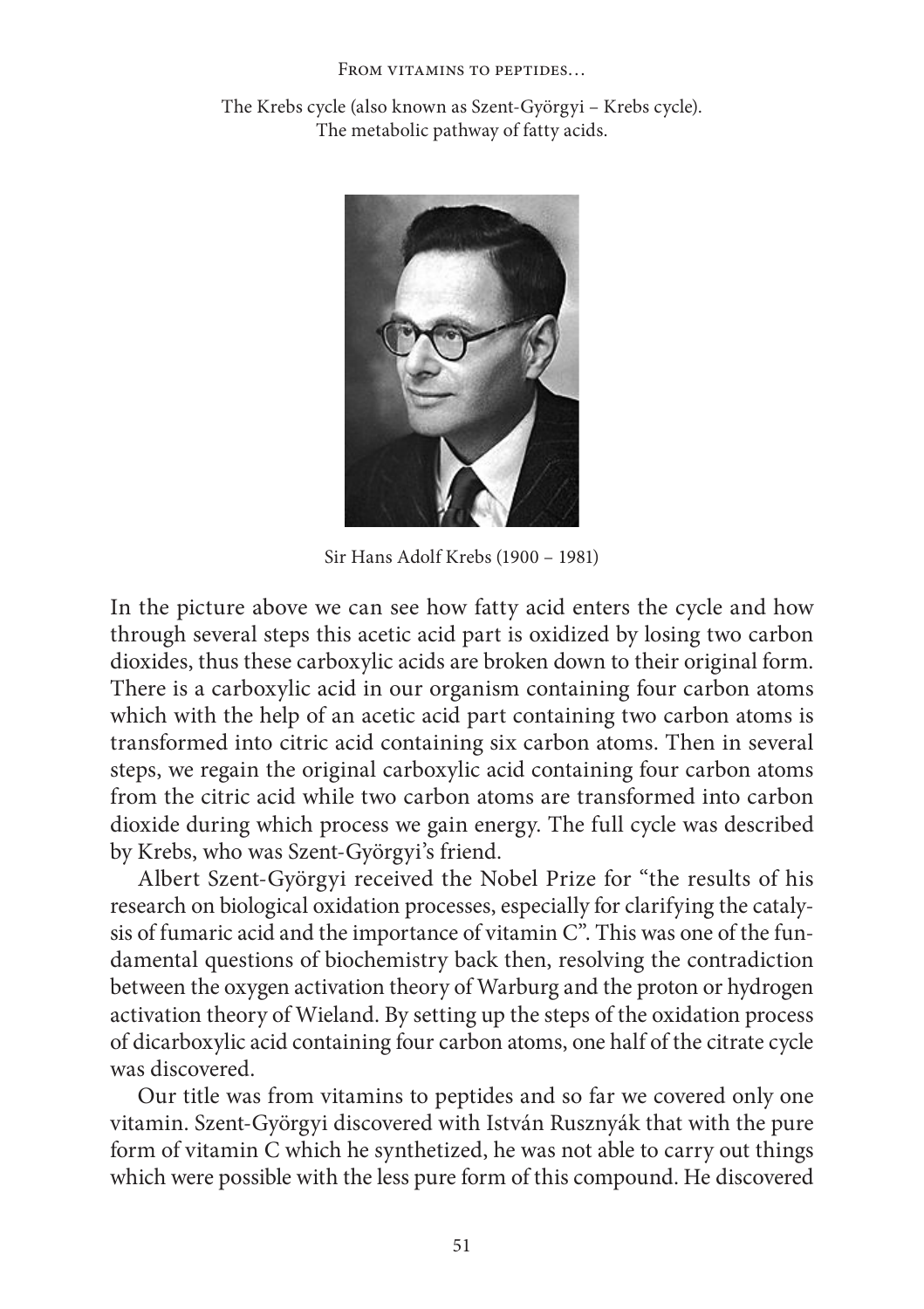that the less pure form contained something else, a biologically active substance.

# **Beneficial effects**

From a chemical point of view, these substances were polyphenols, belonging to the group of flavones. They can be found in great concentration in citruses, tea and wine. These are not real vitamins but they have significant physiological effects. Szent-Györgyi called it vitamin P; they have many beneficial effects that is why we drink tea, eat fruits and those who like it, drink red wine.



One of the flavonoids, rutin, which Szent-Györgyi called vitamin P

There was one more thing with which Szent-Györgyi dealt with in Szeged, the foundation of muscle biochemistry. Back then it was not well-known how muscles work. It was known that there is a protein complex, the actin-myosin complex, from which the myosin part was already described. The actin part was discovered by the department which Szent-Györgyi led.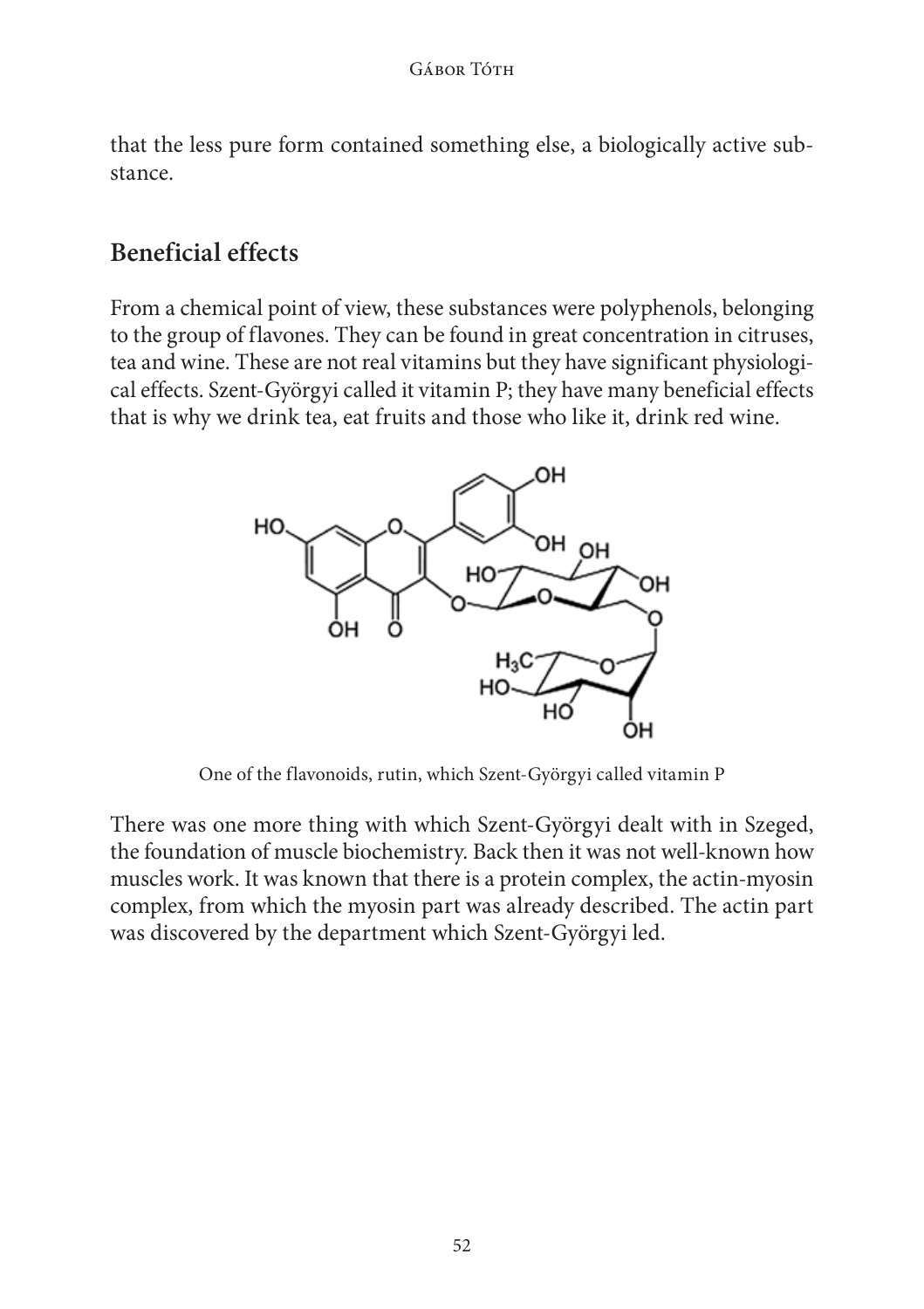

The model of the actin-myosin complex



On Dóm square, Szent-Györgyi has a bust under which there is a bronze plaque, which was put up by the American Chemical Society. They only put up a plaque where a great discovery was made in chemistry. This is an English-Hungarian plaque appraising Szent-Györgyi's discovery, and we have to mention that there are only a few of such plaques outside the USA.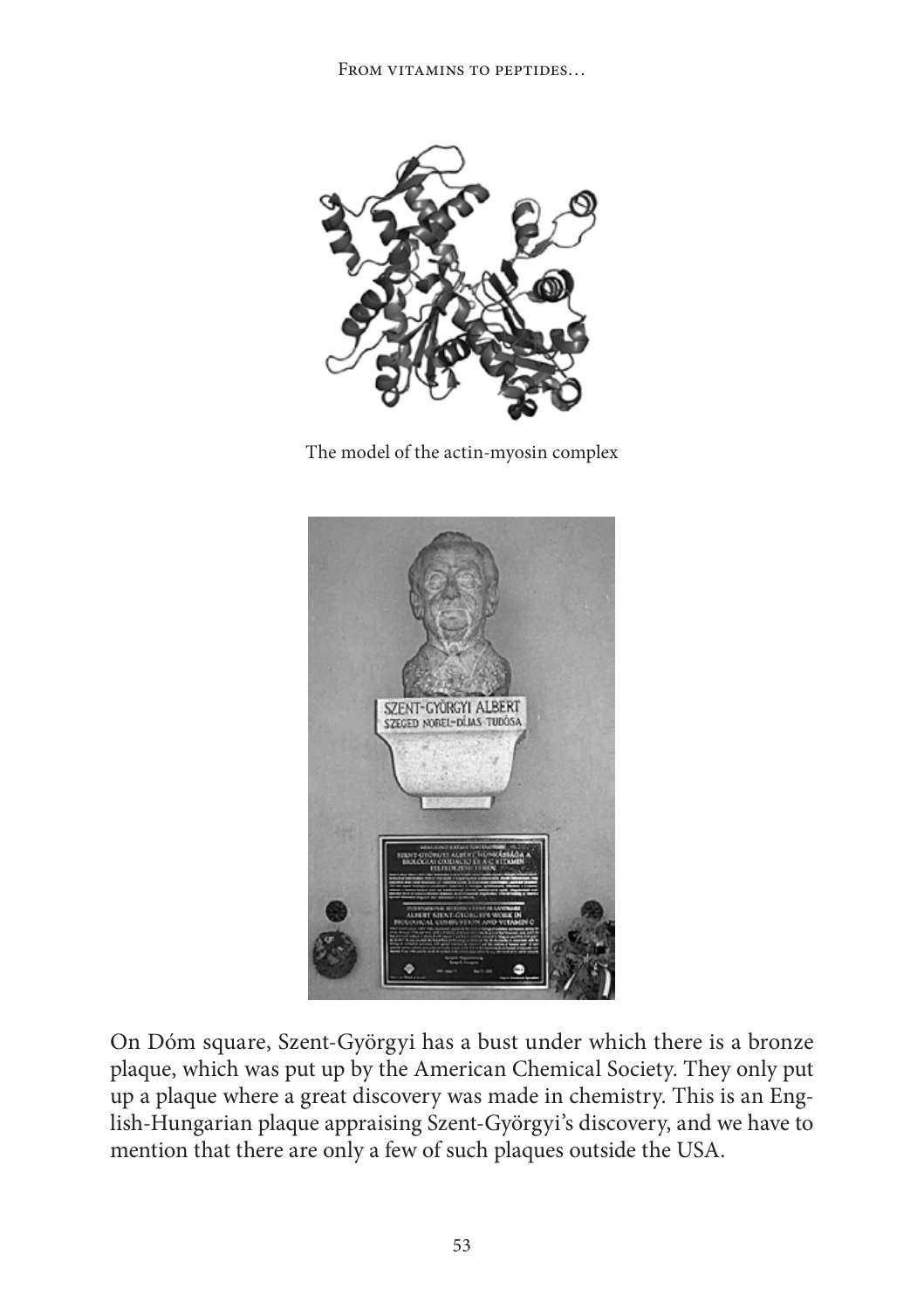### Gábor Tóth



Ivánovics György  $(11<sup>th</sup>$  June, 1904 – $1<sup>st</sup>$  September, 1980)



Bruckner Győző (1st November, 1900 – 8th March, 1980)

Now I would like to talk about Győző Bruckner, who was one of the outstanding and dominant figures of Hungarian organic chemistry. Back then he was Szent-Györgyi's employee and later he became his successor. Bruckner made a great discovery in which Szent-Györgyi was not involved directly; however, this discovery was made in Szent-Györgyi's department. This discovery was on amino acids, more precisely, on proteins. Amino acids always contain at least one carboxyl group and an amino group. In case of amino acids which constitute proteins, both groups can be found on the same carbon atom. If four different substituents are attached to a single carbon atom, the carbon atom has chiral form and the compound has enantiomer forms.

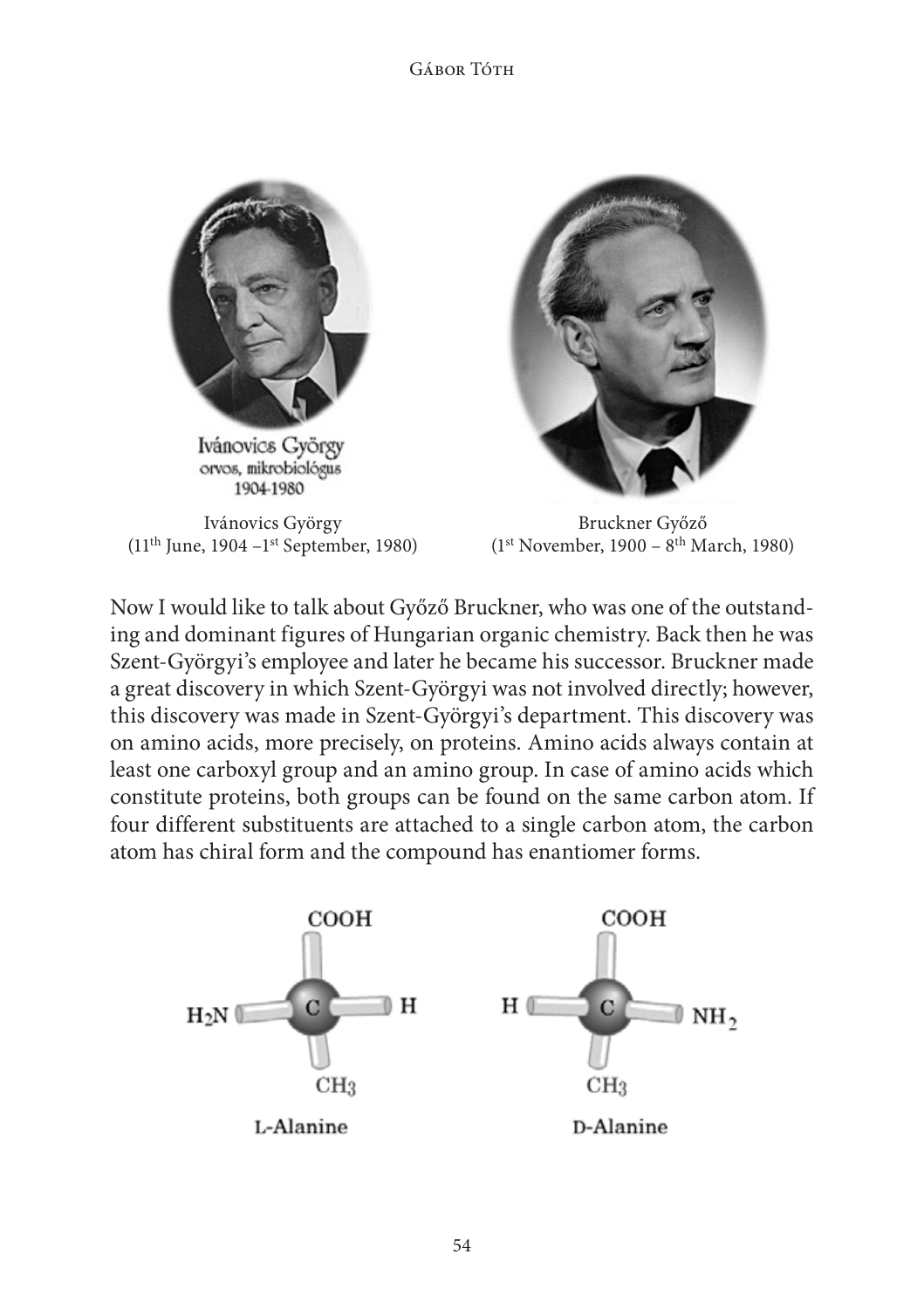If four different substituents are attached to a single carbon atom, the carbon atom has chiral form and the compound has enantiomer forms.



The link between the different versions of amino acids and the left and right hand

When they started to examine the structure of proteins it was discovered that different amino acids constitute proteins and almost all of these amino acids are alpha-amino acids. It also turned out that one of them is slightly different than the rest since it contains two hydrogen atoms, thus they are not mirror-image versions of each other. All the other 19 amino acids have two mirror-image versions and proteins are solely built up of one of these versions, the L-alpha-amino acids. This was a scientific doctrine; however, there was an interesting observation which challenged this theory. There is a fatal disease which is caused by the anthrax bacillus. Normally, if an animal got sick and died, its body was buried and underground its proteins decomposed the same way as the pathogens. However, the bodies of animals which died because of anthrax were found to be infectious even after decades. This went against all knowledge of the era.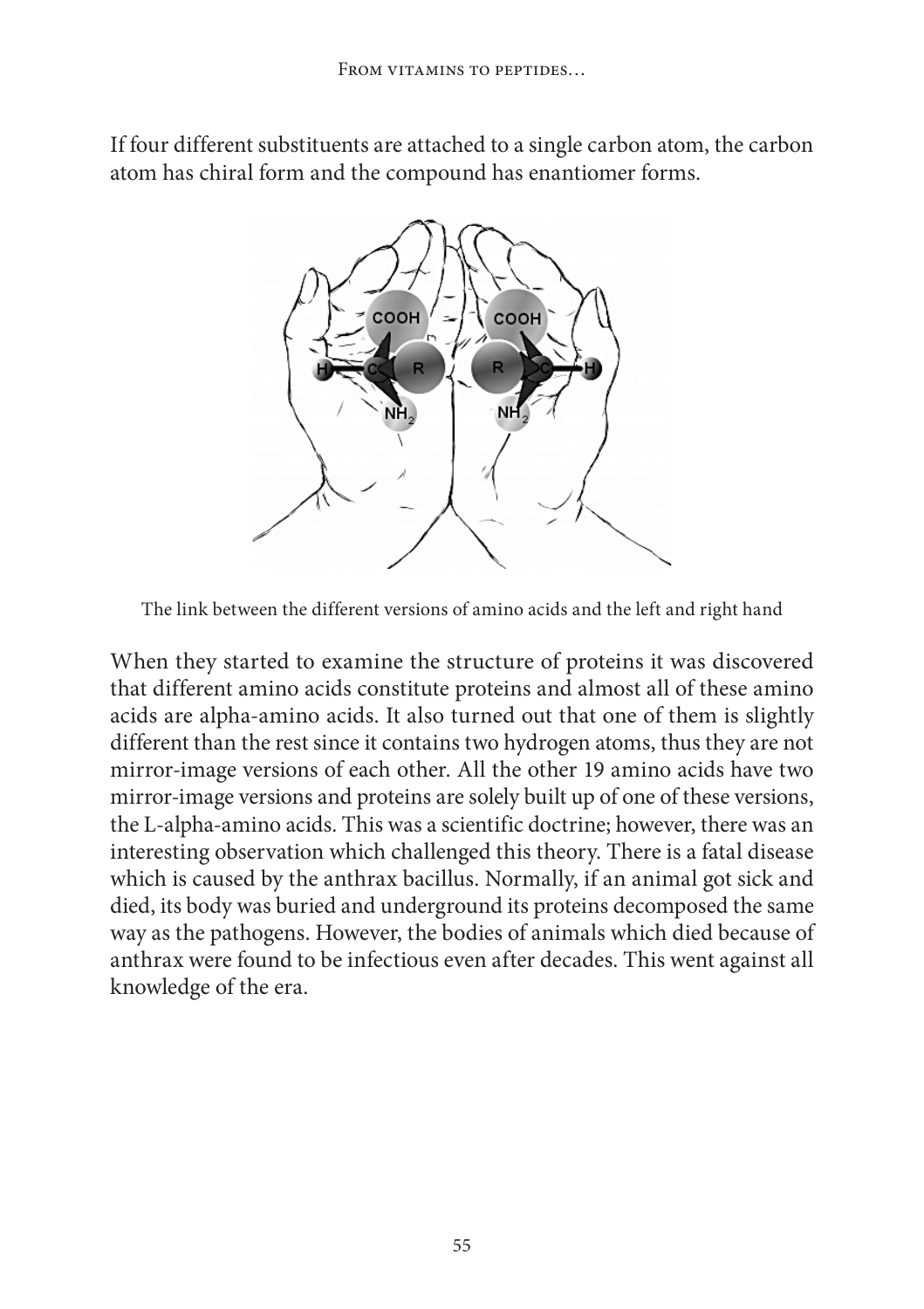

The polypeptide structure of anthrax

In 1937, Győző Bruckner and György Ivánovics published that the capsular material of anthrax has a very unique structure in many ways. Firstly, a normal protein contains 20 different L-alpha-amino acids, in different sequences. On the other hand, the capsular material of the anthrax pathogen consists of only glutamic acid, so it can be considered as a polyglutamic acid. What is more, it is a polyglutamic acid in which the alpha-amino and the gamma carboxyl groups take part in the peptide bond formation. Thus it is not a substrate of proteolytic enzymes. It also turned out that this is also a chiral, handlike molecule, just like the constituting amino acids. After this realisation Bruckner and Ivánovics published that the capsular material of anthrax is a poly-gamma-glutamic acid. However, they realised later on that they made a mistake and rectified it by saying that though it is a poly-gamma-glutamic acid, more precisely, it is a poly-gamma D-glutamic acid, explaining why it is so resistant to proteases. This might be the reason why they continued their research on anthrax as they might have suspected its great potential as a biological warfare agent. Anyhow, this discovery, which happened exactly at the time when Szent-Györgyi received the Nobel Prize, can also be considered as the birthday of Hungarian protein research.

To sum up, we can say that Hungarian vitamin and muscle research were founded in Szent-Györgyi's departments. After his departure, these departments started to undertake new projects.

Moreover, at the University of Szeged there are four departments which regard themselves as the successors of Szent-Györgyi, though he was the Head of only two of these departments. The reason for this is that after the war,